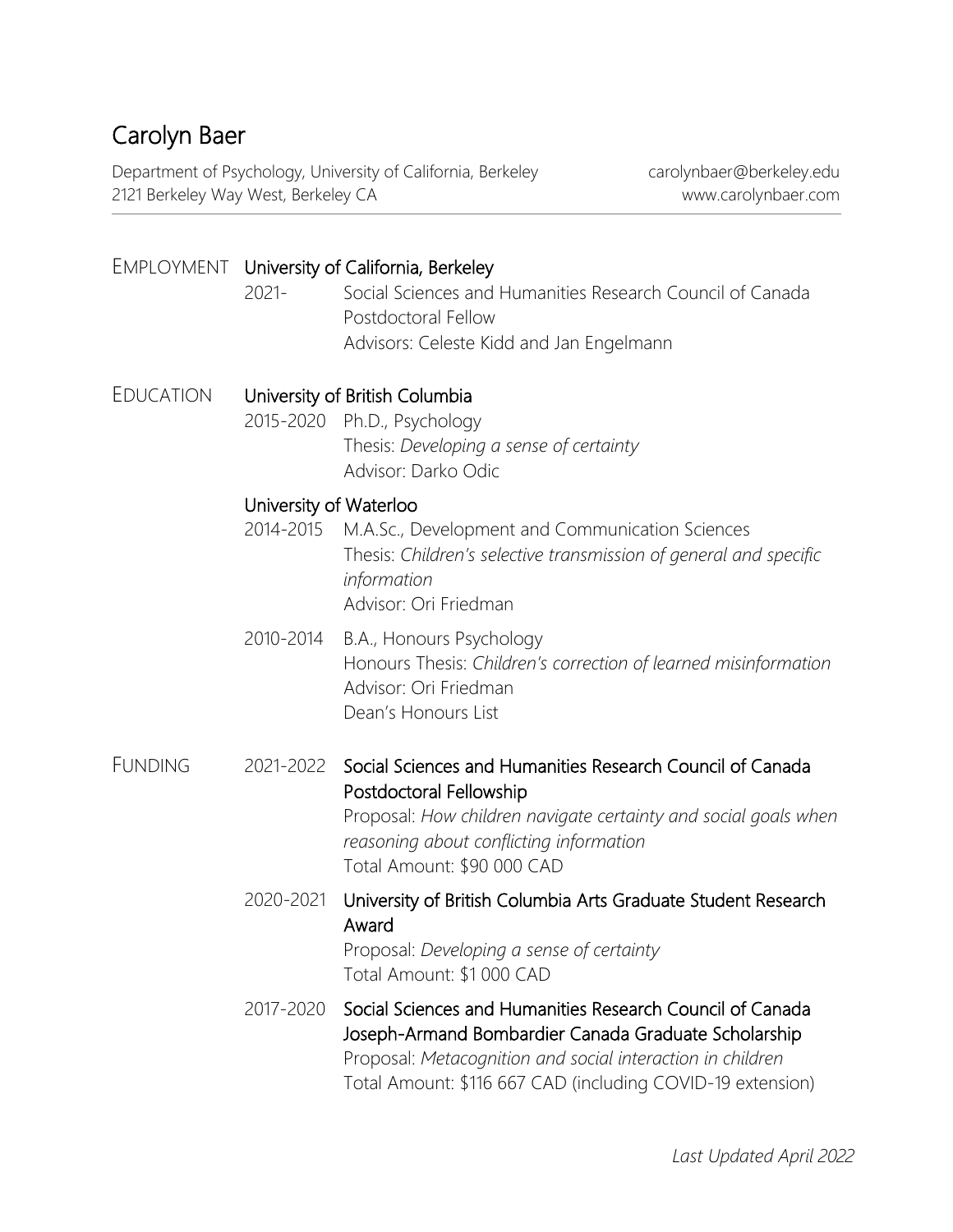|                | 2016-2020 | University of British Columbia Four-Year Doctoral Fellowship<br>Accepted in title only 2017-2020<br>Total Amount: \$72 800 CAD                                                    |
|----------------|-----------|-----------------------------------------------------------------------------------------------------------------------------------------------------------------------------------|
|                | 2015-2016 | Elizabeth Young Lacey Scholarship in Psychology<br>Total Amount: \$17 500 CAD                                                                                                     |
|                | 2014      | Quinn Research Award, University of British Columbia Psychology<br>Funds for Summer Internship with Susan Birch<br>Total Amount: \$5 700 CAD                                      |
|                | 2013      | Natural Sciences and Engineering Research Council of Canada<br>Undergraduate Student Research Award<br>Funds for Summer Internship with Kiley Hamlin<br>Total Amount: \$4 500 CAD |
|                | 2012      | Natural Sciences and Engineering Research Council of Canada<br>Undergraduate Student Research Award<br>Funds for Summer Internship with Ori Friedman<br>Total Amount: \$4 500 CAD |
| AWARDS &       | 2022      | Cognitive Science Society Glushko Dissertation Award                                                                                                                              |
| <b>HONOURS</b> | 2020      | Vision Science Society Elsevier/Vision Research International<br>Graduate Student Travel Award                                                                                    |
|                | 2019      | University of British Columbia Psychology Graduate Student Travel<br>Award                                                                                                        |
|                | 2019      | Swiss Graduate School for Cognition, Learning, and Memory<br>Summer School Tuition and Travel Grant                                                                               |
|                | 2019      | Society for Research in Child Development Graduate Student<br><b>Travel Award</b>                                                                                                 |
|                | 2018      | Society for Philosophy and Psychology Graduate Student Travel<br>Award                                                                                                            |
|                | 2017      | University of British Columbia Graduate Travel Award                                                                                                                              |
|                | 2017      | Society for Research in Child Development Graduate Student<br><b>Travel Award</b>                                                                                                 |
|                |           | 2014-2015 University of Waterloo Graduate Scholarship (x2)                                                                                                                        |
|                | 2014      | Development 2014 Student Travel Award                                                                                                                                             |
|                | 2014      | University of Waterloo President's Research Award<br>For Research Assistantship with Stephanie Denison                                                                            |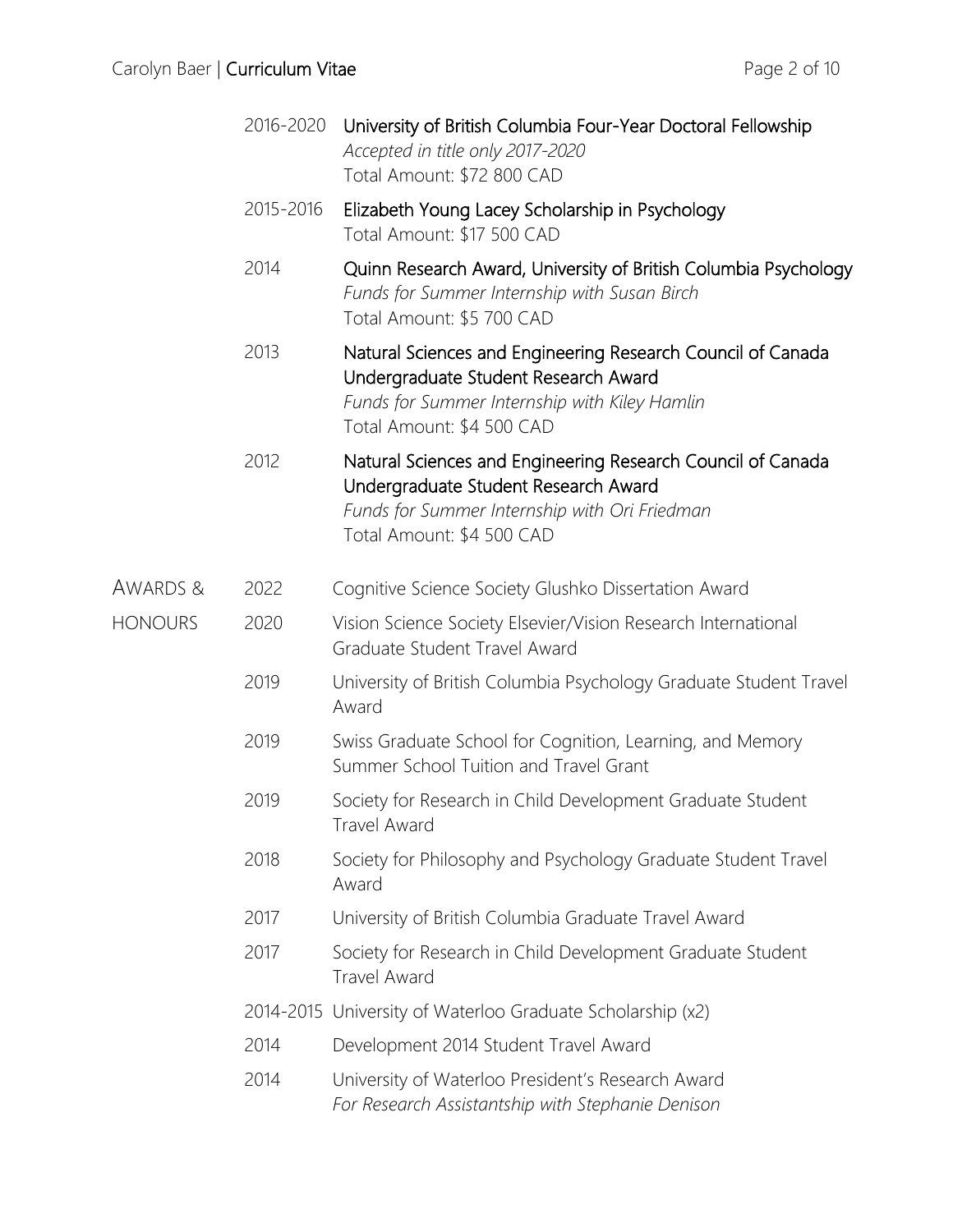| 2012 | University of Waterloo President's Research Award<br>For Research Assistantship with Dr. Ori Friedman |
|------|-------------------------------------------------------------------------------------------------------|
|      | 2010-2011 Waterloo County Entrance Scholarship                                                        |

- 2010 University of Waterloo President's Scholarship of Distinction
- PUBLICATIONS \* = undergraduate or post-baccalaureate advisee

*Peer-Reviewed* Baer, C. & Odic, D. (2022). Mini Managers: Children strategically divide *Journal Articles* cognitive labor among collaborators, but have a self-serving bias. *Child Development, 93,* 437-450*.* doi[:10.1111/cdev.13692](https://doi.org/10.1111/cdev.13692)

> Baer, C., \*Malik, P., & Odic, D. (2021). Are children's judgments of another's accuracy linked to their metacognitive confidence judgments? *Metacognition and Learning, 16,* 485-516*.* doi[:10.1007/s11409-021-09263-x](http://doi.org/10.1007/s11409-021-09263-x)

> Baer, C. & Odic, D. (2020). Children flexibly compare their perceptual certainty within and across perceptual domains. *Developmental Psychology, 56*, 2095- 2101*.* do[i:10.1037/dev0001100](http://www.doi.org/10.1037/dev0001100)

> Baer, C. & Odic, D. (2020). The relationship between children's approximate number confidence and formal mathematics. *Journal of Numerical Cognition, 6,* 50-65. doi[:10.5964/jnc.v6i1.220](http://www.doi.org/10.5964/jnc.v6i1.220)

Baer, C. & Odic, D. (2019). Certainty in numerical judgments develops independently of the Approximate Number System. *Cognitive Development, 52*, 100817. doi[:10.1016/j.cogdev.2019.100817](http://www.doi.org/10.1016/j.cogdev.2019.100817)

Baer, C., \*Gill, I.K., & Odic, D. (2018). A domain-general sense of confidence in children. *Open Mind: Discoveries in Cognitive Science*, *2*, 208-218. do[i:10.1162/opmi\\_a\\_00020](http://www.doi.org/10.1162/opmi_a_00020)

Baer, C. & Friedman, O. (2018). Fitting the message to the listener: Children selectively mention general and specific facts. *Child Development, 89*, 461- 475. doi[:10.1111/cdev.12751](http://doi.org/10.1111/cdev.12751)

Baer, C. & Friedman, O. (2016). Children's generic interpretation of pretense. *Journal of Experimental Child Psychology*, *150,* 99-111. do[i:10.1016/j.jecp.2016.05.004](http://www.doi.org/10.1016/j.jecp.2016.05.004)

| Peer-Reviewed | <b>Baer, C., Ghetti, S., &amp; Odic, D. (2021). Perceptual and memory</b>            |
|---------------|--------------------------------------------------------------------------------------|
| Conference    | metacognition in children. Proceedings of the 43 <sup>rd</sup> Annual Meeting of the |
| Proceedings   | Cognitive Science Society, Vienna, Austria.                                          |
|               | https://escholarship.org/uc/item/30g4w4sc                                            |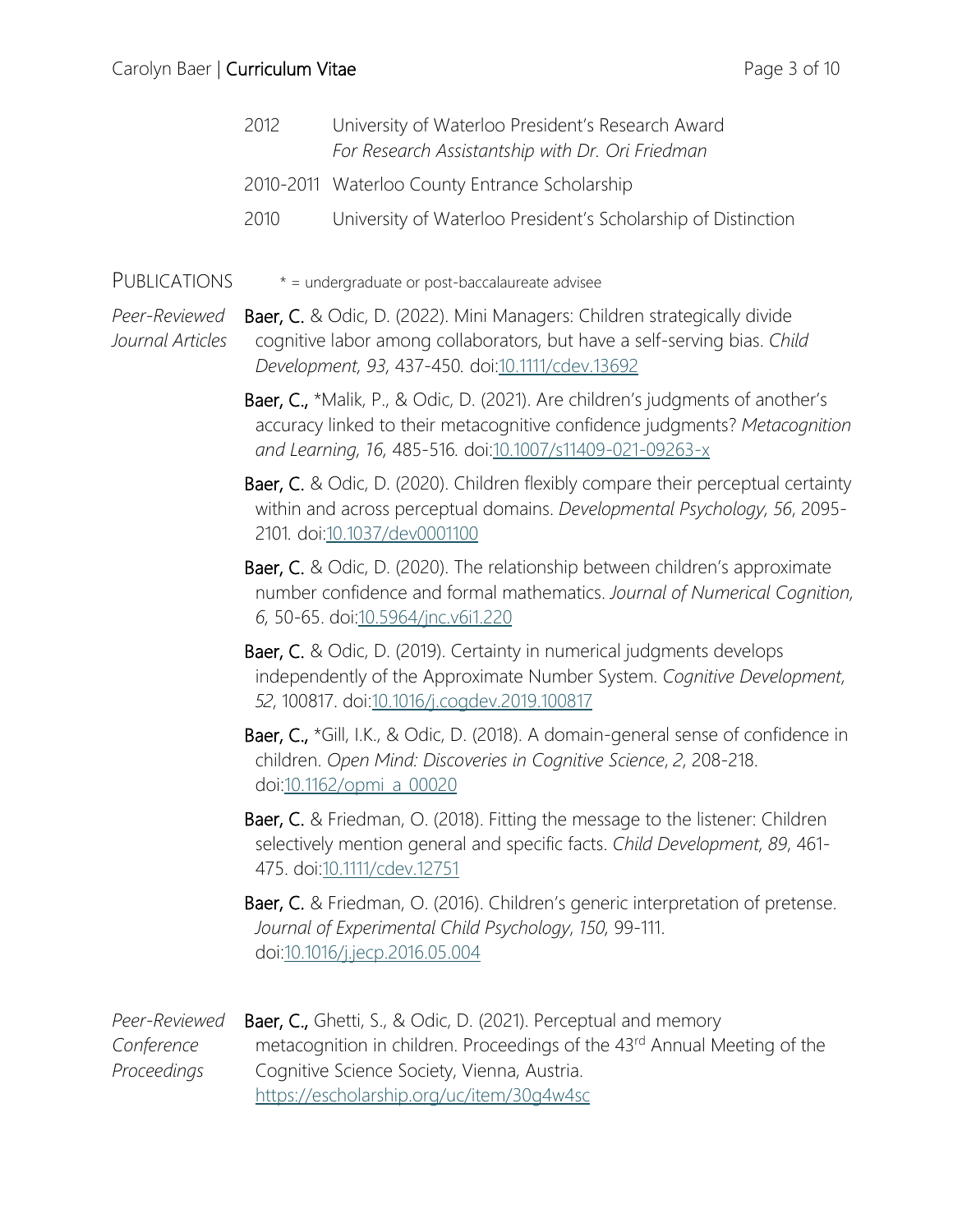| Under Review & Dramkin, D., Bonn, C.D., Baer, C., & Odic, D. (under review). The |  |
|----------------------------------------------------------------------------------|--|
|----------------------------------------------------------------------------------|--|

- *In Preparation* malleable role of non-numeric features in visual number perception.
	- Baer, C. & Kidd, C. (revise & resubmit). Learning with Certainty in Childhood. Invited submission at *Trends in Cognitive Sciences*.
	- Baer, C. & Odic, D. (in preparation). Measuring Metacognitive Confidence in Young Children.

#### PRESENTATIONS

| <b>Invited Talks</b> | Cooperation Lab, Boston College<br>2022<br>Confidence Club, École Normale Supérieure<br>2022<br>Department of Psychology, Huron University College<br>2022<br>Leonard Learning Lab, Yale University<br>2022<br>2022<br>Language and Cognitive Development Lab, UC Berkeley<br>2022<br>Department of Psychology, UW Madison<br>2021<br>Developing Minds Lab, Boston University<br>Social Origins Lab, UC Berkeley<br>2020<br>BE Works Management Consulting<br>2020<br>Markman Lab & Social Learning Lab, Stanford University<br>2019<br>Kidd Lab & Computation and Language Lab, UC Berkeley<br>2019 |  |  |
|----------------------|------------------------------------------------------------------------------------------------------------------------------------------------------------------------------------------------------------------------------------------------------------------------------------------------------------------------------------------------------------------------------------------------------------------------------------------------------------------------------------------------------------------------------------------------------------------------------------------------------|--|--|
| Conference<br>Talks  | Baer, C. & Odic, D. (October 2019). Perceptual certainty is domain-general<br>in childhood. Paper presented at the Biennial Conference of the Cognitive<br>Development Society, Louisville, KY.                                                                                                                                                                                                                                                                                                                                                                                                      |  |  |
|                      | Baer, C. & Odic, D. (March 2019). Children's weighing of relative certainty in<br>cooperative tasks. Paper presented at the 2019 Biennial Meeting of the<br>Society for Research in Child Development, Baltimore, MD.                                                                                                                                                                                                                                                                                                                                                                                |  |  |
|                      | Baer, C. & Odic, D. (February 2019). How certainty influences social cognition.<br>Paper presented at the 2019 Northwest Social Cognitive Development<br>Conference, San Juan Island, WA.                                                                                                                                                                                                                                                                                                                                                                                                            |  |  |
|                      | Baer, C. & Odic, D. (July 2018). How do children know what they know?<br>Exploring the nature and uses of confidence representations. Paper<br>presented at the Annual Meeting of the Society for Philosophy and<br>Psychology, Ann Arbor, MI.                                                                                                                                                                                                                                                                                                                                                       |  |  |
|                      | Baer, C. & Friedman, O. (April 2014). Generic Basis of Pretend Play. Paper<br>presented at Development 2014: A Canadian Conference on Developmental<br>Psychology, Ottawa, ON.                                                                                                                                                                                                                                                                                                                                                                                                                       |  |  |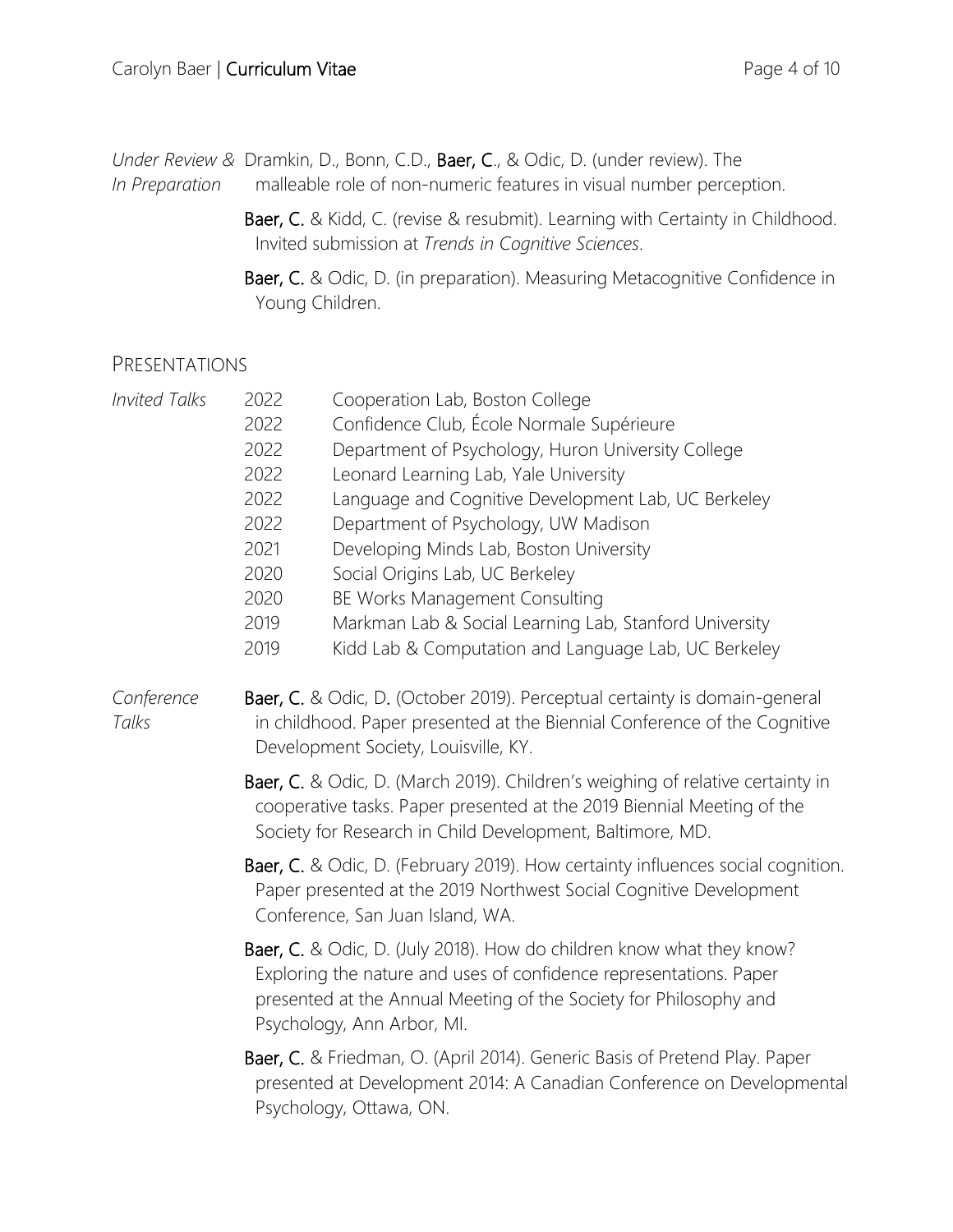*Posters* **Baer, C.** & Odic, D. (2022). Is there a common resource for reasoning about confidence in childhood? Poster presented at the Biennial Conference of the Cognitive Development Society, Madison, WI.

> West, E., Baer, C., & Odic, D. (2022). The relationship between children's metacognitive judgments of knowledge and verbal disfluency. Poster presented at the Biennial Conference of the Cognitive Development Society, Madison, WI. *(Presenting author underlined)*

 Baer, C., Ghetti, S., & Odic, D. (2021). Perceptual and Memory Metacognition in Children. Poster presented at the 43<sup>rd</sup> Annual Meeting of the Cognitive Science Society, Vienna, Austria.

 Baer, C., Ghetti, S., & Odic, D. (2021). Perceptual and Memory Metacognition in Children. Poster presented at the 2021 Biennial Meeting of the Society for Research in Child Development, Virtual Conference.

- Baer, C. & Odic, D. (2020). Domain-general representations of confidence throughout development. Poster presented at the Vision Sciences Society Annual Meeting, Virtual Conference.
- Dramkin, D., Bonn, C.D., Baer, C., & Odic, D. (2020) The malleable role of nonnumeric features in visual number perception. Poster presented at the Vision Sciences Society Annual Meeting, St. Pete Beach, FL. Cancelled due to COVID-19.
- Baer, C. & Odic, D. (2020). Domain-generality of children's certainty reasoning. Poster presented at the Budapest CEU Conference on Cognitive Development, Budapest, Hungary.
- Odic, D. & Baer, C. (2019). Domain-general perceptual certainty in early childhood. Poster presented at the Biennial Conference of the Cognitive Development Society, Louisville, KY. *(Co-presenting authors underlined)*
- \*McWilliams, B., Baer, C., & Odic, D. (2019). The Role of Number Sense Certainty in Formal and Informal Math Abilities. Poster presented at the 2019 Biennial Meeting of the Society for Research in Child Development, Baltimore, MD. *(Co-presenting authors underlined)*
- Baer, C. & Odic, D. (2019). Is Batman good at math? The Self-Distancing Effect on the Approximate Number System. Poster presented at the 2019 Biennial Meeting of the Society for Research in Child Development, Baltimore, MD.
- Baer, C., \*Malik, P., Odic, D. (2017). Individual differences in confidence monitoring correlate with selective social learning. Poster presented at the Biennial Conference of the Cognitive Development Society, Portland, OR.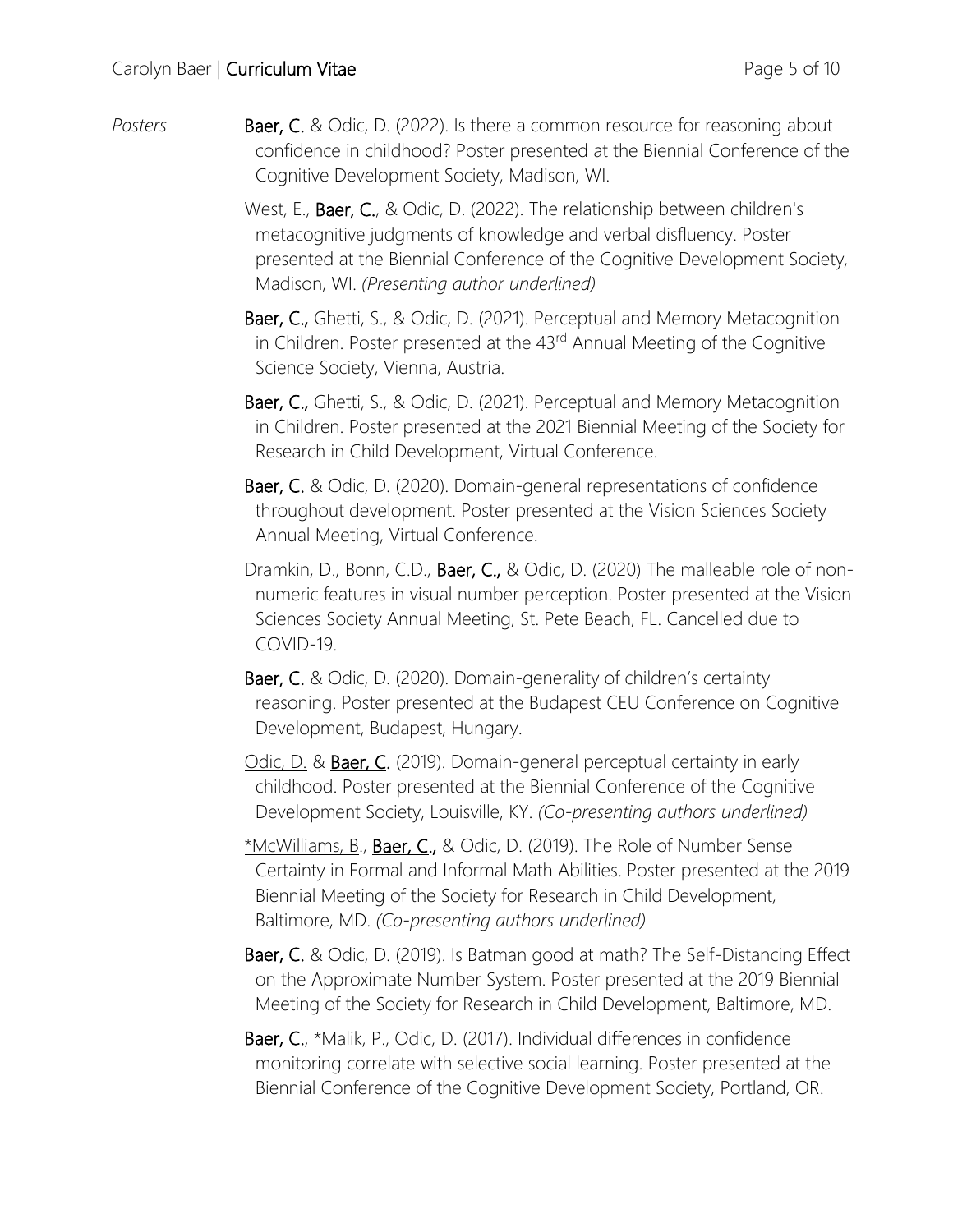- Odic, D. & Baer, C. (2017). Domain-general individual and developmental differences in confidence acuity. Poster presented at the 17<sup>th</sup> Annual Conference of the Vision Sciences Society, Orlando, FL.
- Baer, C. & Odic, D. (2017). Individual and developmental differences in children's confidence acuity. Poster presented at the Biennial Meeting of the Society for Research in Child Development, Austin, TX.
- Baer, C., \*Au, N., & Odic, D. (2017). Team Players: Children cooperatively adjust the difficulty of problems to their partner's skill level. Poster presented at the Biennial Meeting of the Society for Research in Child Development, Austin, TX.
- Baer, C. & Odic, D. (2016). Measuring individual and developmental differences in children's sense of confidence. Poster presented at the annual meeting of the Cognitive Science Society, Philadelphia, PA.
- Baer, C. & Friedman, O. (2015). Children selectively transmit general information to ignorant listeners. Poster presented at the Biennial Meeting of the Cognitive Development Society, Columbus, OH.
- Baer, C. & Friedman, O. (2015). Children selectively transmit general information to ignorant listeners. Poster presented at the Graduate Psychology Discovery Conference, Waterloo, ON.
- Baer, C. & Friedman, O. (2015). A Developmental Shift in Preschoolers' Interpretation of Pretense. Poster presented at the 2015 Biennial Meeting of the Society for Research in Child Development, Philadelphia, PA.
- Baer, C. & Friedman, O. (2013). Generic Interpretation of Pretend-Play in Preschoolers. Poster presented at the 2013 Biennial Meeting of the Society for Research in Child Development, Seattle, WA.
- Baer, C., Tam, C., Nancekivell, S.E., & Friedman, O. (2013). Order and Disorder in Children's Ownership Judgments. Poster presented at the 2013 Biennial Meeting of the Society for Research in Child Development, Seattle, WA.
- *Supervised* \*Fai, N., Baer, C., & Odic, D. (2020). Measuring the emergence of *Presentations* metacognition in early childhood. Talk presented at the UBC Multidisciplinary Undergraduate Research Conference, Vancouver, BC.
	- \*Sinclair, E., Baer, C., & Odic, D. (2020). Who should we trust: Does subjective certainty influence children's learning? Talk presented at the UBC Multidisciplinary Undergraduate Research Conference, Vancouver, BC.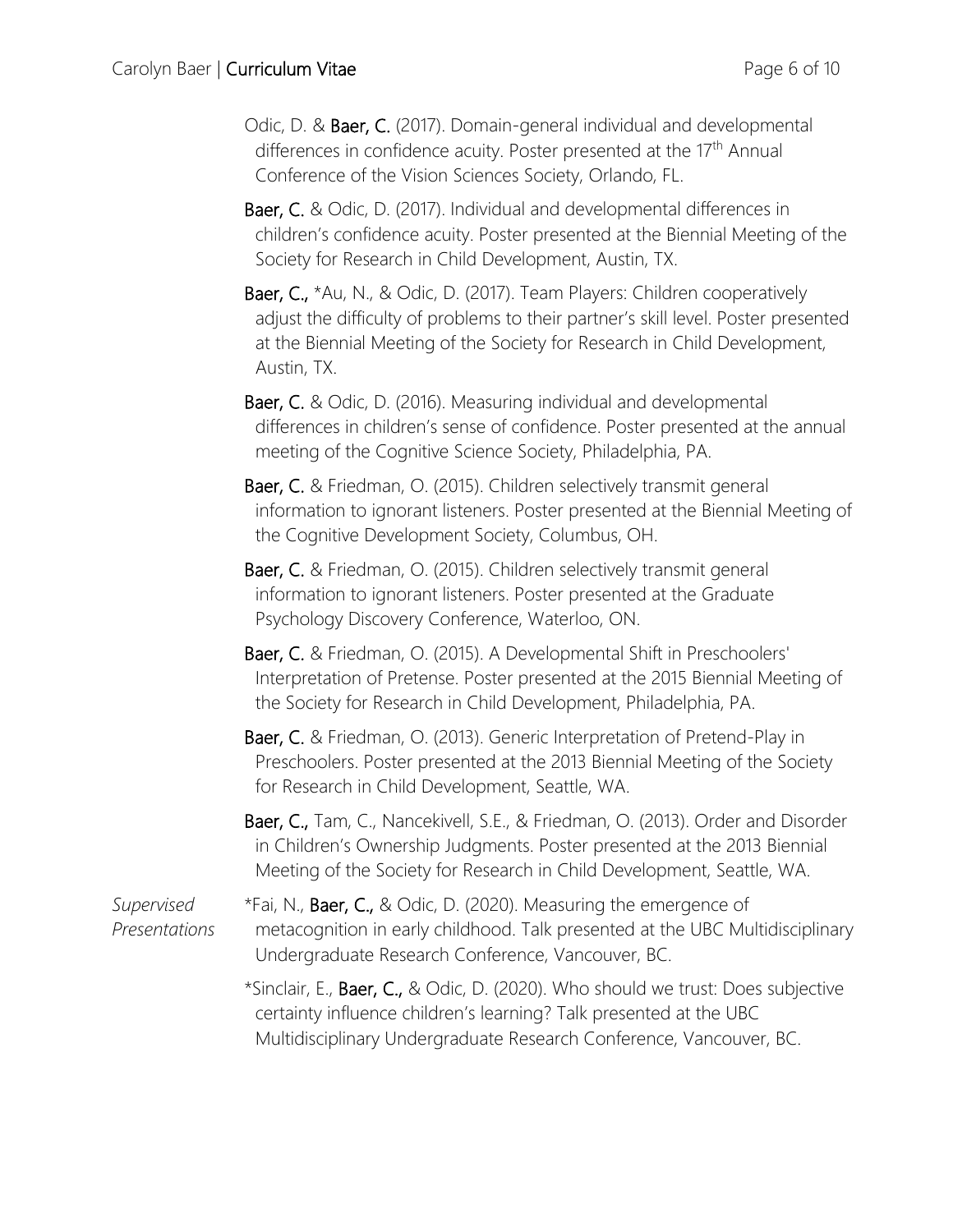- \*Pardiwalla, T., Baer, C., & Odic, D. (2020). Across-domain certainty in children. Talk presented at the UBC Multidisciplinary Undergraduate Research Conference, Vancouver, BC.
- \*Weigel, N., Baer, C., & Odic, D. (2019). Can pretending to be Batman help children solve math-related problems? The Self-Distancing Effect on the Approximate Number System. Poster presented at the National Collegiate Research Conference 2019 Annual Conference, Cambridge, MA. \*Third place poster presentation
- \*Gill, I., Baer, C., & Odic, D. (2018). A domain-general sense of confidence in children. Talk presented at Connecting Minds 2018, Richmond, BC.
- \*Gertz, N., Baer, C., & Odic, D. (2018). Children can reason about skill and difficulty in cooperative settings. Poster presented at the UBC Psychology Undergraduate Research Conference, Vancouver, BC.
- \*Poon, S., Baer, C., & Odic, D. (2018). Children's confidence moderates number acuity and formal math abilities. Talk presented at the UBC Psychology Undergraduate Research Conference, Vancouver, BC.
- \*Weigel, N., Baer, C., & Odic, D. (2018). Children, skill level, and teamwork: Can children match skill and ability objectively with a good/bad versus neutral skill level prompt. Talk presented at the UBC Psychology Undergraduate Research Conference, Vancouver, BC. \*Winner of 1 (of 2) Best Talk Awards.
- \*Ashour, B., Baer, C., & Odic, D. (2017). Children match skill to problem difficulty in a cooperative context. Poster presented at the UBC Psychology Undergraduate Research Conference, Vancouver, BC. \*Honourable mention for best poster presentation.
- \*Ashour, B., Baer, C., & Odic, D. (2017). Children match skill to problem difficulty in a cooperative context. Poster presented at the UBC Multidisciplinary Undergraduate Research Conference, Vancouver, BC.
- \*Au, N., Baer, C., & Odic, D. (2017). Team Players: Children cooperatively adjust the difficulty of problems to their partner's skill level. Poster presented at the National Collegiate Research Conference 2017 Annual Conference, Cambridge, MA.

| <b>OTHER</b>    | 2019 | Summer School 2019: Dealing with Uncertainty              |
|-----------------|------|-----------------------------------------------------------|
| <b>TRAINING</b> |      | Swiss Graduate School for Cognition, Learning, and Memory |
|                 | 2013 | Student Leadership Certificate Program                    |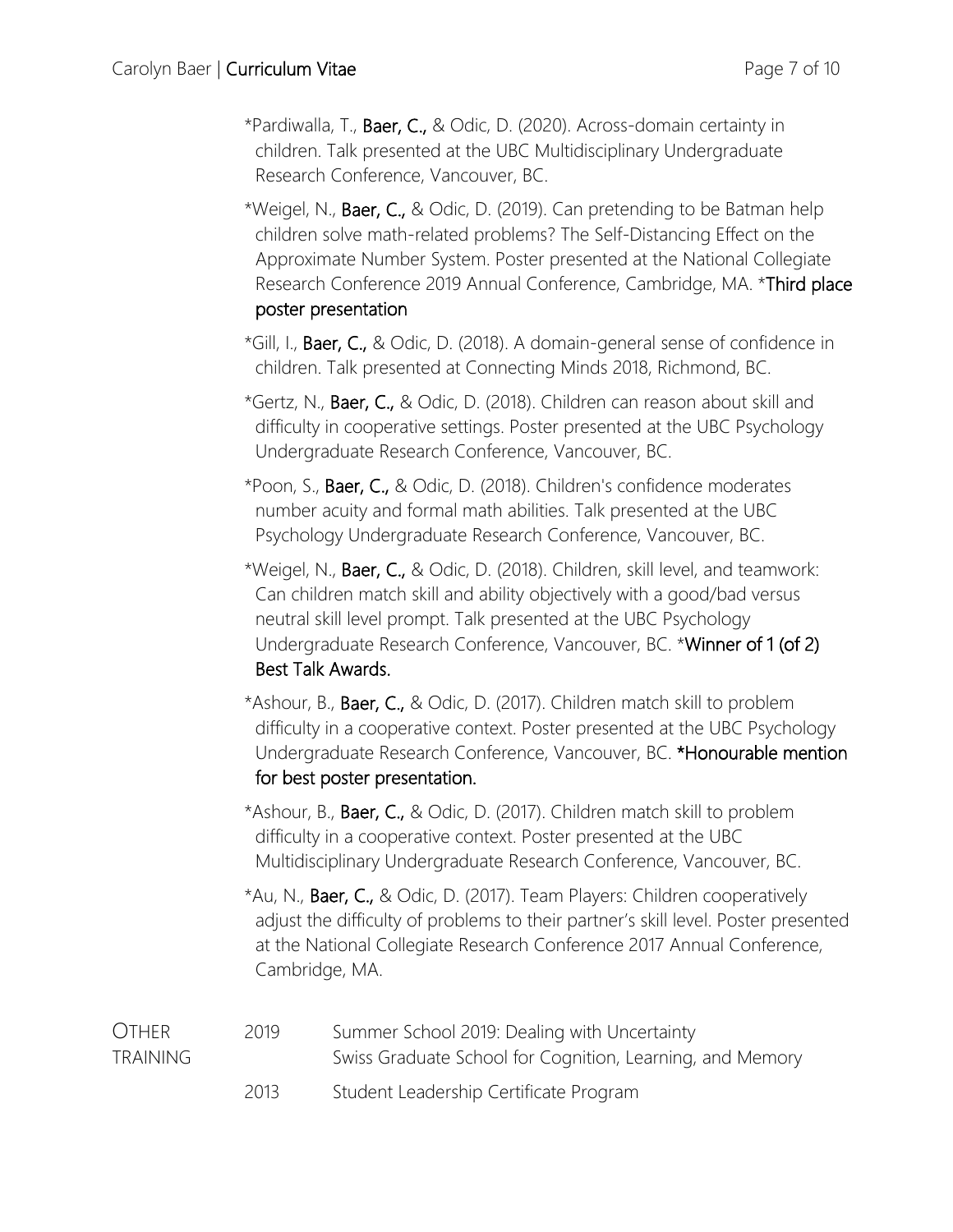University of Waterloo

| <b>TEACHING</b> | 2021                                                                                                                                                                                                                                                                                                                         | University of California, Berkeley, Department of Psychology<br>Guest Lecturer (Metacognition Lecture)<br>PSYCH 140: Developmental Psychology             |
|-----------------|------------------------------------------------------------------------------------------------------------------------------------------------------------------------------------------------------------------------------------------------------------------------------------------------------------------------------|-----------------------------------------------------------------------------------------------------------------------------------------------------------|
|                 | 2021                                                                                                                                                                                                                                                                                                                         | Guest Lecturer (Metacognition Lecture)<br>PSYCH 147: Methods in Cognitive Development                                                                     |
|                 | 2020                                                                                                                                                                                                                                                                                                                         | University of British Columbia, Department of Psychology<br>Teaching Fellow<br>PSYC 217: Research Methods (2 sections)<br>Rating: 4.79/5.00 and 4.85/5.00 |
|                 | 2020                                                                                                                                                                                                                                                                                                                         | Teaching Assistant<br>PSYC 417A: Psychology of Teaching and Learning<br>Rating: 4.50/5.00                                                                 |
|                 | 2018                                                                                                                                                                                                                                                                                                                         | Guest Lecturer (Gender Development Lecture)<br>PSYC 315: Childhood and Adolescence                                                                        |
|                 | 2018                                                                                                                                                                                                                                                                                                                         | Guest Lecturer (Social Development Lecture)<br>PSYC 102: Introduction to Psychology                                                                       |
|                 | 2015                                                                                                                                                                                                                                                                                                                         | Teaching Assistant<br>PSYC 319: Applied Developmental Psychology<br>Rating: 4.0/5.0                                                                       |
|                 |                                                                                                                                                                                                                                                                                                                              | University of Waterloo, Department of Psychology<br>2014-2015 Teaching Assistant<br>PSYCH 211: Developmental Psychology (3 terms)                         |
| SUPERVISION     |                                                                                                                                                                                                                                                                                                                              | Honours/Directed Studies Students<br>Nicole Gertz (2017-2018)                                                                                             |
|                 | Undergraduate Research Assistants<br>Hope Hawkins (2022-Present)<br>Lynn Nguyen (2022-Present)<br>Sophia Doerschlag (2022-Present)<br>Katie Klender (2021-Present)<br>AJ Granera (2021-Present)<br>Aimee Lutrin (2020-2021)<br>Isabella Schoettler (2020-2021)<br>Jordan Hassett (2019-2020)<br>Tanya Pardiwalla (2019-2020) |                                                                                                                                                           |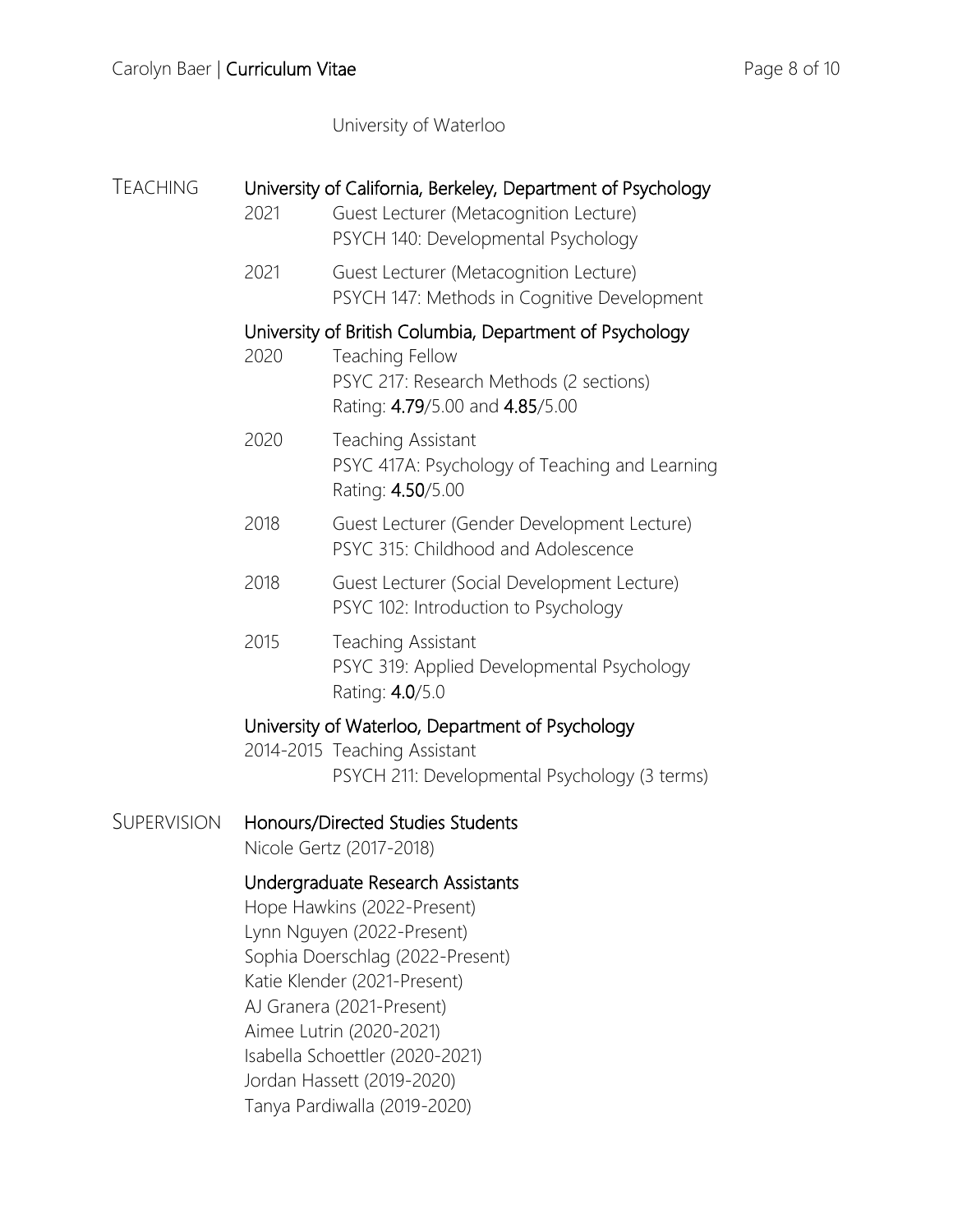Beatriz Araujo (2019-2020) Eliscia Sinclair (2019-2020) Nick Fai (2019-2020) Leona Cheng (2018-2020) Samantha Kwan (2018-2019) Katrina Zelko (2018-2019) Nicaela Weigel (2017-2019) Sally Poon (2017-2019) Deveena Basi (2017-2018) Puja Malik (2016-2018) Bana Ashour (2016-2017) Inderpreet Gill (2016-2017) Chantane Yeung (2016-2017) Natasha Au (2015-2016) Stephanie Lee (2015-2016)

## Summer Interns

Charlotte Aitken (2019) Brionne McWilliams (2018) Annie Shiau (2018) Emilie Kneifel (2017) Harris Wong (2017) Eunice Ip (2016) Inderpreet Gill (2016)

## SERVICE Peer Review

Journal of Experimental Child Psychology, Cognitive Development, Cognition, Visual Cognition, Metacognition and Learning, Behavioral and Brain Sciences, Cognitive Science Society (Conference Proceedings), Scientific Reports, International Journal of Social Robotics

#### Service to the Field

- 2021 Cognitive Science Society Mentorship Program Mentor
- 2019 Northwest Social Cognitive Development Conference Grad School Panelist

## Departmental Service (UBC)

- 2022 Neuroscience Undergraduate Research Conference Judge
- 2020-2021 Developmental Writing Group Founder and Coordinator
- 2020 Honours Program Grad Student Panelist
- 2020 Imagine Day Reddit AMA (Ask Me Anything) Panelist